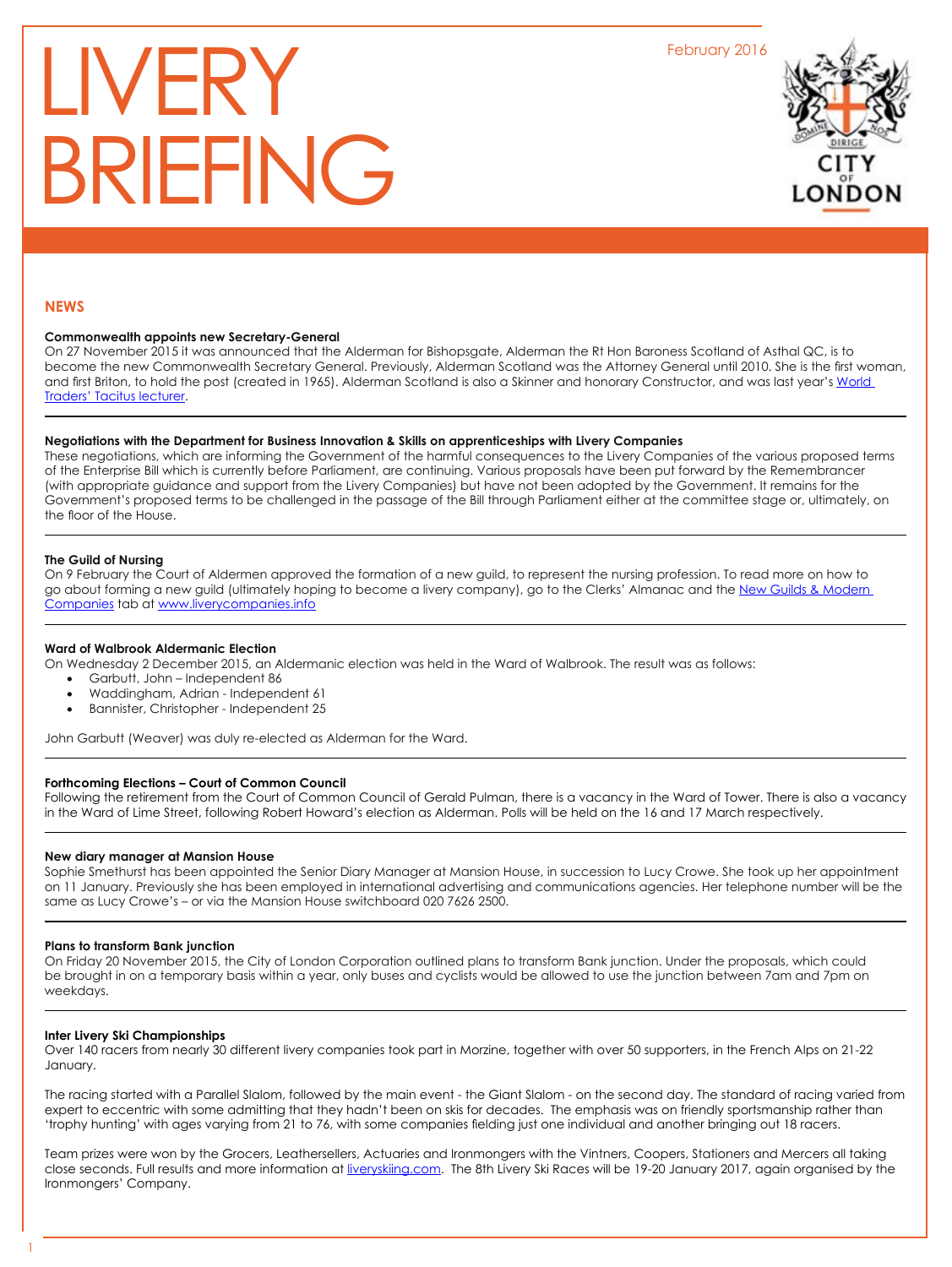## **Shrove Tuesday: Inter Livery Pancake Races**

The 12<sup>th</sup> annual Inter Livery Pancake Races took place in Guildhall Yard on 9 February 2015. The winners in the various categories were as follows:

- Fancy Dress Society of Young Freemen
- Master The Worshipful Company of Marketors
- Liveryman The Old Bailey
- Ladies The Worshipful Company of Information Technologists
- Handicap The Worshipful Company of Tylers & Bricklayers
- The Overall Winner: Victor Ludorum The Old Bailey

The inter livery Pancake Races are supported by [The Cook & The Butler](http://www.thecookandthebutler.co.uk/) and will take place next year in Guildhall Yard on Tuesday 28 February 2017, organised by the Poulters' Company.

# **World War II Siren sounds to mark 75th anniversary of biggest Blitz attack on the City**

An air raid siren was sounded at the Dowgate Fire Station on 29 December 2015 to commemorate the 75th anniversary of the night of the Blitz when Guildhall and so many livery halls, 17 City churches, and many other buildings were destroyed or damaged on the night of 29/30 December 1940.

But not St Paul's. This was the night of the iconic photo of the Cathedral's dome amid clouds of black smoke. It was taken by Herbert Mason, of the [Daily Mail](http://www.dailymail.co.uk/news/article-1342305/The-Blitzs-iconic-image-On-70th-anniversary-The-Mail-tells-story-picture-St-Pauls.html). More than 100,000 bombs were dropped on London by the Luftwaffe that night, which became known as the second fire of London, and saw 160 civilians killed with many more later dying of their injuries. 75 years on, a Massey Shaw fireboat re-enacted pumping water for the firemen, and other vintage fire appliances drove through the City at 6.05pm, the time of the start of the 1940 raid.

## **'London Ablaze'**

[A new organ work by Ben McGettigan](http://www.bakers.co.uk/News/New-Organ-Work-is-a-Blazing-Success.aspx) was performed by the composer in its World Premiere at All Hallows by the Tower on 11 February. The music was commissioned by the Bakers' Company to commemorate the 350<sup>th</sup> Anniversary of the Great Fire, started in Pudding Lane in 1666 in the bakery of Thomas Faryner, close by Bakers' Hall, to where the audience adjourned for a reception.

## **News from New Zealand**

On 2 February, the Inaugural Meeting of Liverymen in Auckland was held at the Northern Club, and attended by eight liverymen and freemen from the Air Pilots, Butchers, Parish Clerks, Master Mariners and Shipwrights.

## **DIARY DATES**

## **PRINT 'Perception and Reality', 1 March**

Continuing the 'Perception and Reality' series this lecture will explore the evolution of print as a marketing and propaganda tool. From the romanticised Edwardian adverts with glowing Gibson girls through to the Technicolor glory days of the real life Mad Men, notably Ogilvy & Mather, finally a look into the use of Photoshop and simplification of marketing as we become increasingly overwhelmed with information. The lecture will take place on Tuesday 1 March at 7pm followed by a drinks reception at Pewterers' Hall.

Tickets are £30 each, including drinks and canapes, with proceeds going to the Queen Elizabeth Scholarship Trust which supports British craftsmen, helping them with training and development. For tickets go to [pewterers.org.uk/the\\_company/events.html](http://pewterers.org.uk/the_company/events.html)

#### **Unseen City: Photos by Martin Parr 4 March – 31 July [Guildhall Art Gallery](https://www.google.co.uk/maps/place/Guildhall+Art+Gallery/@51.515285,-0.0940937,17z/data=!3m1!4b1!4m2!3m1!1s0x48761caacdd4933b:0x70a8013c8005694c)**

View the City of London through the lens of acclaimed Magnum photographer Martin Parr. Explore the pomp, ceremony and behind-thescenes activity as Parr brings the City to life, capturing the traditions and people who make up the colourful Square Mile. More information available online.

## **Youth Employment: Networking Reception, 21 March**

On Monday 21 March at 6pm the City of London Corporation is hosting a networking reception to promote the launch of a new guide, looking at the role of City institutions – City businesses; the City Corporation; schools and educators; and Livery companies – in supporting employability among young Londoners. The guide looks at the challenges facing unemployed young Londoners, identifies examples of good practice, suggests guiding principles to direct further work in this area, and offers simple first steps to address the disconnect between skills and business needs.

If you wish to attend, please email [pro.events@cityoflondon.gov.uk](mailto:pro.events@cityoflondon.gov.uk) by Friday 11 March.

#### **Queen's 90th birthday celebrations, 10 – 12 June**

For further information about the activities over the weekend 10-12 June, please visit the Diary page at [www.liverycompanies.info](http://www.liverycompanies.info) and scroll down to this date.

#### **Great Fire 350, 2 – 5 September**

In early September across the Square Mile, an artistic response to the history, heritage and effect of the 1666 Great Fire of London will see an extraordinary number of commemorative events and activities, and will tell the stories big and small of London's Great Fire. With funding support from the City of London Corporation, creative producers Artichoke, known most recently for Lumiere London, the light festival that took over the West End and King's Cross in January, will present a four day programme of free spectacular outdoor installations. Londoners and visitors will be invited to explore the City and see its history and what the Great Fire means today through the vision of contemporary artists. Further information will be available in June.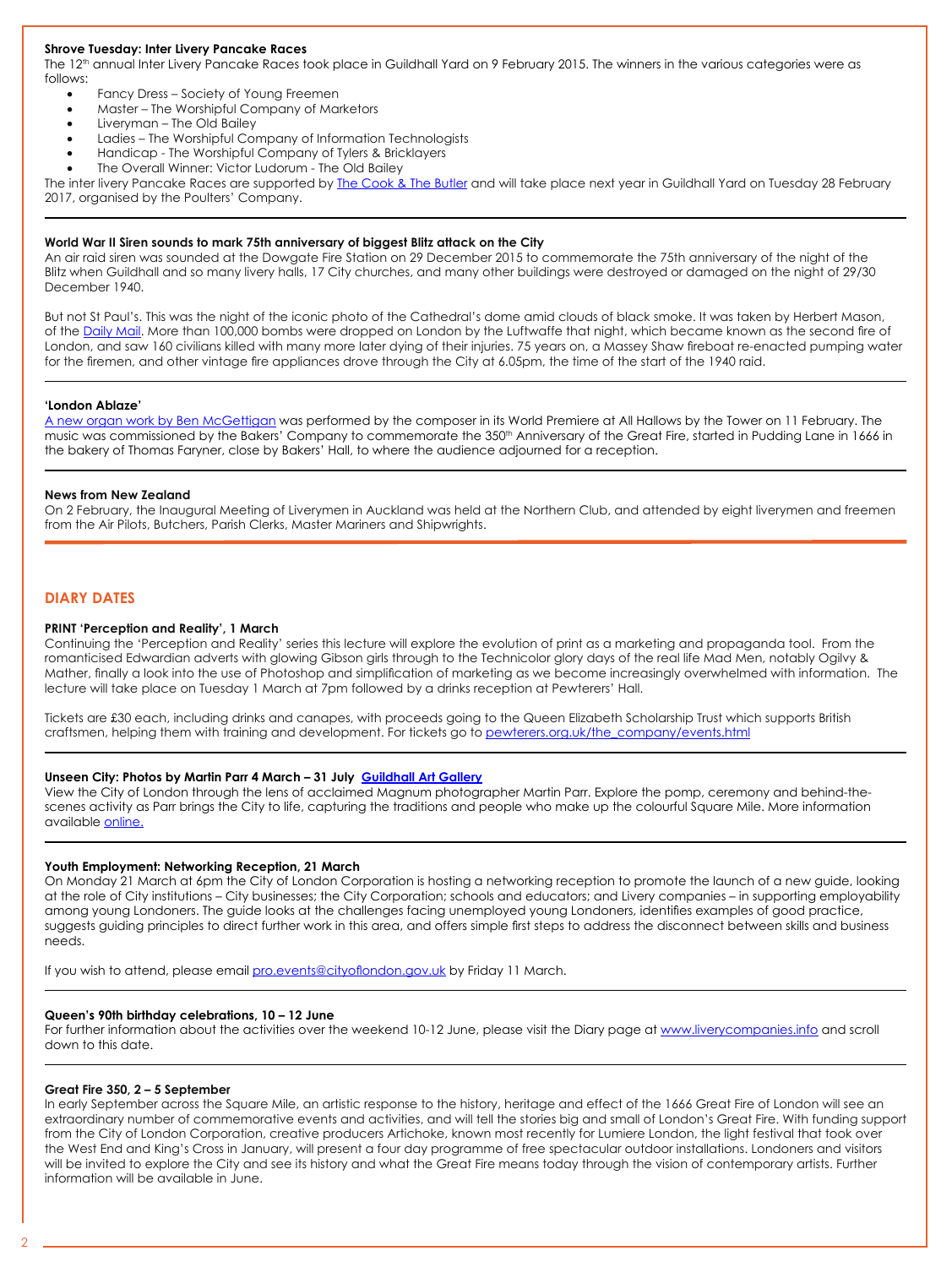# **NOTICES**

## **Social Investment**

At the Livery Committee's meeting on 10 February, the City Bridge Trust shared information about their Social Investment work. Social investment is the use of finance to achieve a social, as well as a financial return, with the market helping charitable and not-for-profit organisations raise capital that they may not be able to secure from conventional investment sources, whilst also helping investors find organisations that deliver them a social as well as a financial return. Unlike a traditional charitable grant, the repayment of the loan or bond (usually at a low rate of interest) then allows for the same money to be used again and re-invested in other projects with a positive social impact.

The City Bridge Trust have begun to engage with the Livery in this area and have recently co-opted a senior member of the Mercers' Company on to the Social Investment Board, which the Trust manages on behalf of the City of London. They are keen to discuss potential collaboration with other interested Livery Companies; for more information, please contact David Farnsworth (the Chief Grants Officer) at *[david.farnsworth@](mailto:david.farnsworth@cityoflondon.gov.uk)* [cityoflondon.gov.uk](mailto:david.farnsworth@cityoflondon.gov.uk)

## **The Barbican Centre – world-class arts and learning in the heart of the City**

Creative and cultural education is at the heart of the Barbican's mission. They want to redress inequality of access to the arts and nurture talent in young people, irrespective of their background. In just the past five years their joint programme with the Guildhall School of Music & Drama has seen over 200,000 people take part in activities across the arts, developing their creativity and the skills that improve educational outcomes and employment prospects. Schools across east London and the UK visit the Barbican and in turn they take our arts and artists into schools. Next September they will launch a three-year partnership programme with secondary schools in outer-east London boroughs.

Livery Companies and their members have been generous supporters of the Barbican's work and they are keen to build on these partnerships. To find out more about the Barbican's Creative Learning programme please visit the website [www.barbican.org.uk](http://www.liverycompanies.info/diary--news/%20193) and contact Caroline Harris, Trusts & Foundations Manager at [caroline.harris@barbican.org.uk](mailto:caroline.harris@barbican.org.uk)

## **City Music Foundation (CMF)**

[The CMF charity](http://www.citymusicfoundation.org/about-cmf/) supports exceptional musical talent by equipping outstanding musicians with the tools, skills, expertise and networks they need to build and sustain rewarding and profitable careers. All their Artists engage in an innovative two-year programme, which includes artistic and business mentoring as well as professional development workshops, the creation of promotional tools and the support and promotion of a bespoke musical project to help them develop a unique selling point.

The CMF's presence in the City is further enhanced by their Concert Series, held monthly at St Lawrence Jewry, and the annual 'City Beerfest' on 6 July, combining classical music, jazz, and beer. Also look out for Simon Callow, Joan Rodgers and Roger Vignoles on 15 April in a Shakespeare concert in the Guildhall Art Gallery.

## **HMRC and VAT**

Her Majesty's Revenue and Customs has recently published guidance notes for Livery Companies concerning VAT issues. The guidance can be found at the following web page: [www.hmrc.gov.uk/manuals/vbnbmanual/VBNB60740.htm](http://www.hmrc.gov.uk/manuals/vbnbmanual/VBNB60740.htm)

## **Agricultural Implications of Brexit**

A new report by Professor Allan Buckwell, commissioned by the Farmers' Company, was launched at their Hall this month. Buckwell is an agricultural economist, who works part-time for the Institute for European Environmental Policy as senior research fellow.

The author highlighted the lack of current detail of any British Agricultural policy that might replace EU policy, should we leave the EU, and emphasised the serious amount of work that would need to be undertaken, to negotiate appropriate new trade deals with the EU and the rest of the world. The full report can be downloaded from [www.farmersliv](http://www.farmerslivery.org.uk/news-events/events/launch-of-the-report-on-the-possible-agricultural-implications-of-brexit-monday-february-7th-2016)ery.org.uk

## **Cyber-Crime**

The Financial Services Group of Livery Companies has recently produced a simple statement of basic principles on Information Assurance to help understand and manage the risks associated with Cyber-Crime, with livery companies in mind. Their document can be read on the **[FSG website](http://www.liveryfsg.org.uk/res/InfoAssurGuide11.15.pdf)** 

#### **Centenary of Toc H**

*'All Rank Abandon, Ye Who Enter Here'* read the sign over the door of Talbot House, a few miles behind the front line in Great War Belgium. Founded by Army Padre, The Rev'd Philip 'Tubby' Clayton MC in December 1915 when there was little seasonal Peace and Goodwill at the Western Front, 'Toc H' (as it was known in the wireless-operators' code of the day) was a place of rest and refuge for soldiers, where throughout the war, all ranks mixed as equals.

Rev'd Tubby Clayton was the Vicar of All Hallows-by-the-Tower, guild church of the Carpenters' Company, the Watermen & Lightermen, and the World Traders'. In peacetime, Toc H became an international Christian organisation which has for 100 years promoted principles of friendship, service, fairmindedness and bringing about The Kingdom of God. The centenary was marked on BBC Radio 4 when the Sunday morning service came from that church, and was led by The Rev'd Bertrand Olivier, Clayton's successor. The broadcast text of his interesting history of Toc H can be read at [www.bbc.co.uk/programmes/b06sfb6p](http://www.bbc.co.uk/programmes/b06sfb6p)

#### **National Memorial Arboretum Appeal**

As part of its fundraising campaign for the refurbishment of the NMA, all Livery companies were invited to buy a large Yorkstone paviour, to be engraved with their Coat of Arms, which would then be laid in Heroes' Square - the centre piece of the new development. Many have already purchased one, but there are a few more spaces left within the allocation set aside for the Livery Companies which will take pride of place alongside those to represent the Royal Navy, the Army and the Royal Air Force. Every engraved paviour will be referenced and in the Educational Centre, where visitors will be able to see a representation of Heroes' Square with a brief history of all those with stones. The build has begun and will be completed in the autumn of this year. If you would like to find out more, or secure a paving stone for your Company, please contact Caroline Cary at [Heroes.square@clcevents.com](mailto:Heroes.square@clcevents.com) or 01980 611211.